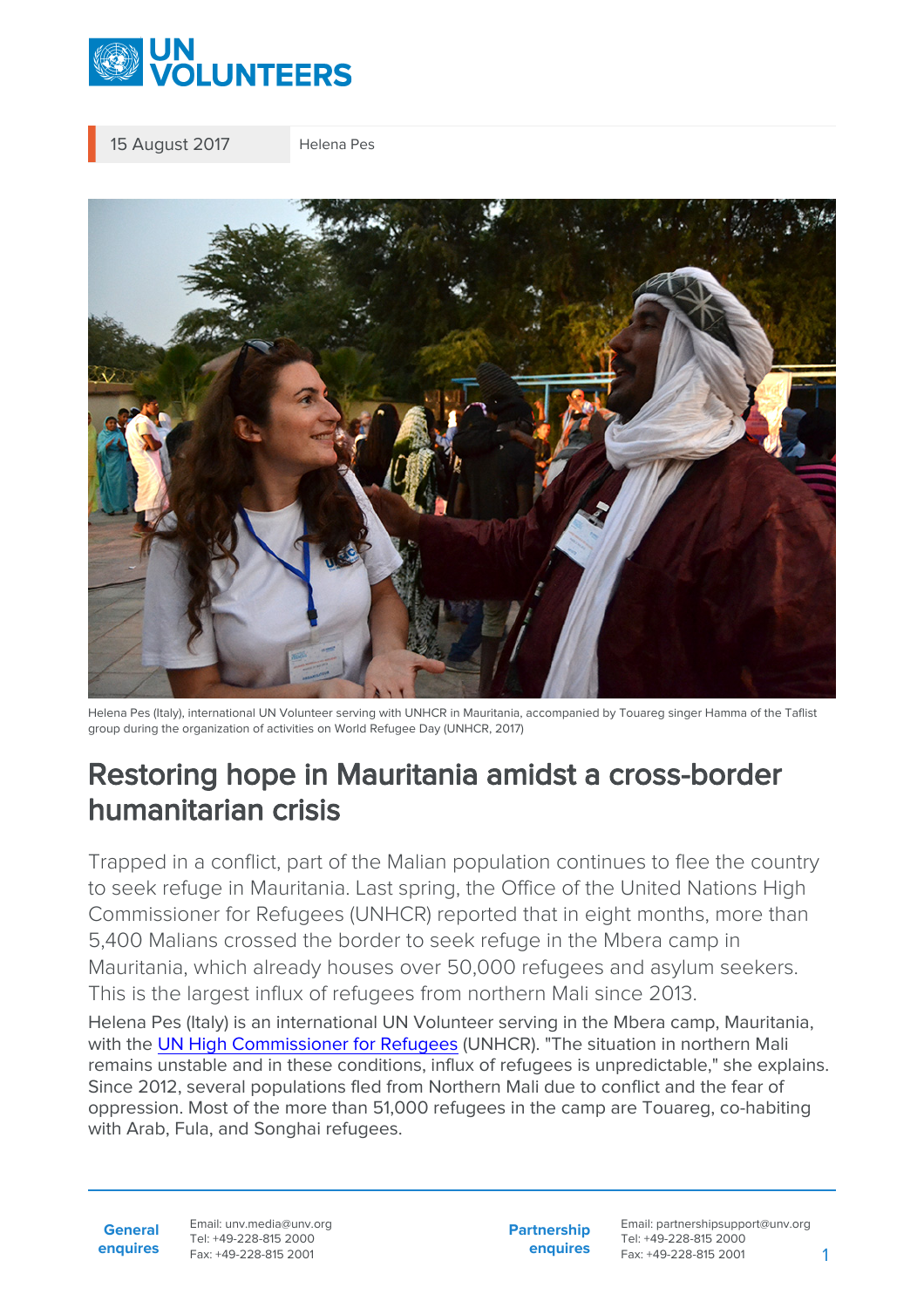

As a Public Information Officer for the UNHCR refugee camp, Helena is in charge of UNHCR publications and communications in Mauritania. Her role is of paramount importance for the camp and for raising awareness of UNHCR's work. Its main objective is to make known the existence of these refugees in Mauritania, collateral victims of the conflict who have found themselves in now trying living conditions. She produces reports, produces publications that raise awareness for the cause, and speaks in international media. After 5 years, the humanitarian situation remains worrisome. "The Malian situation is entering its sixth year. It is a protracted crisis, forgotten by the media and obscured by other humanitarian emergencies, although equally serious," she states. "Many individual stories of refugees have left their mark on me."

The conflict has had a considerable impact on the already very limited resources at the base of this semi-arid zone of the Hodh ech Cargui area, where the refugees are located. "The local people's pasturage also suffers from this situation," Helena comments. "Refugees who have lost their livestock due to conflict or drought are reduced to abject poverty and entire generations suffer from the lack of opportunities." Despite the efforts of humanitarian organizations in the camp, education, especially at the secondary level, remains a problem and most of the camp population is illiterate.

In getting involved, it was mainly the position that attracted me, the opportunity to explore new horizons and to be able to chronicle a new situation. By becoming a UN Volunteer for the UNHCR camp in Mbera, I was sure to find interesting stories, to be able to put my skills to use for a just cause, all for the benefit of a population in exile."

Despite the situation, thanks to her work, Helena has also produced reports that showcase a positive aspect of camp life, highlighting the culture that perseveres. "I had the opportunity, for example, to meet artists who are breathing new life by bringing culture to the camp. I made a [report,](https://www.unhcr.org/news/stories/2015/11/56ec1ead19/songs-of-love-and-exile-in-the-sahara.html?ref=tracks) and since then, several initiatives with these artists have been put in place, one being the most important for UNHCR: World Refugee Day in [2016](https://institutfrancais-mauritanie.com/vivre-lexil-journee-mondiale-des-refugies-2016/) and [2017](https://www.youtube.com/watch?v=iiiUFxrWIEg), but also participation in a major music festival in Mauritania, the festival of [Ain Farba](https://www.youtube.com/watch?v=V--u8khmTzo) which is a partner of the famous Mali Desert Festival, which unfortunately has not been able to take place since the conflict in 2012."

"I am proud of the results we have achieved (...) it is not always easy to spread positive messages in a difficult situation, (...) and the lack of understanding of the situation, especially for a country like Mauritania, which is perceived as a dangerous country or one not to be visited. On the contrary, I found there to be a lot of tolerance in this country," Helena concludes.

**General enquires** Email: unv.media@unv.org Tel: +49-228-815 2000 Fax: +49-228-815 2001

**Partnership enquires** Email: partnershipsupport@unv.org Tel: +49-228-815 2000 Fax: +49-228-815 2001 2